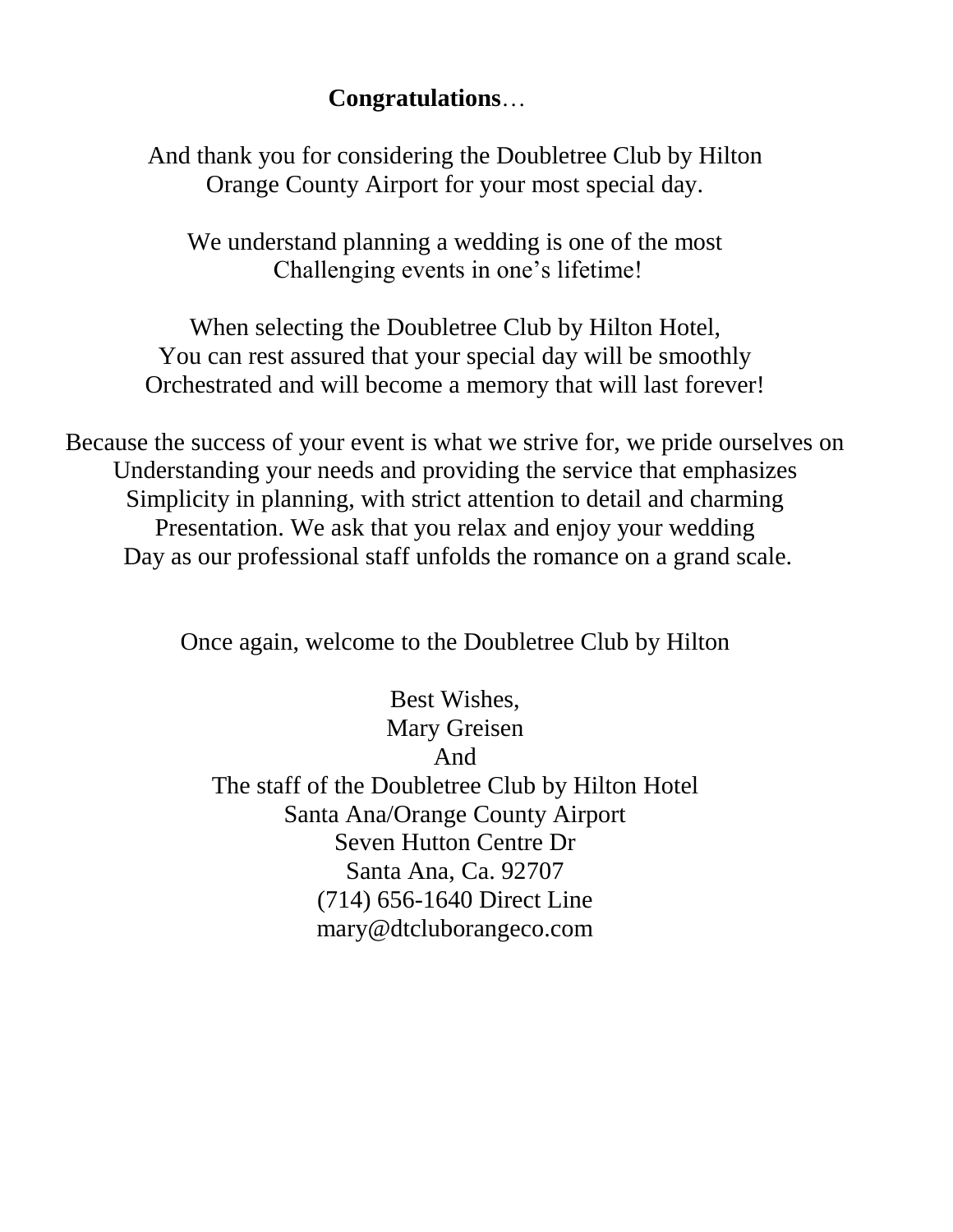#### **All Wedding Packages Include the Following:**

Cake Cutting Service A Specialist who will personally help you create and coordinate Your reception and ceremony down to the last detail Guest room for the bride & groom on their wedding night Lakeside Breakfast for the bride & groom the following morning Special guestroom rates for family and wedding guests Complementary parking Shuttle service to and from the John Wayne Airport

#### **Upon Arrival of Guests:**

Domestic & imported cheese and cracker presentation Assorted fresh vegetables with choice of dip Tropical fruit punch

# **To toast the bride and groom:**

Champagne or Sparkling Cider toast

#### **The Ballroom Facility:**

Head table with formal bridal skirting, Gift table and Guest-Book table nicely decorated, Cake table Mirrored centerpieces with Small Candles Parquet dance floor Formal banquet serving staff

## **Lunch prices starting at \$38.00 ++ Dinner prices starting at \$43.00 ++**

#### **Lakeside Ceremony**  $$1200.00 ++$

Ceremony set-up includes White chairs, Bridal Arch and White Aisle runner

Doubletree Club by Hilton Hotel 7 Hutton Centre Drive Santa Ana, Ca. 92707 (714) 751-2400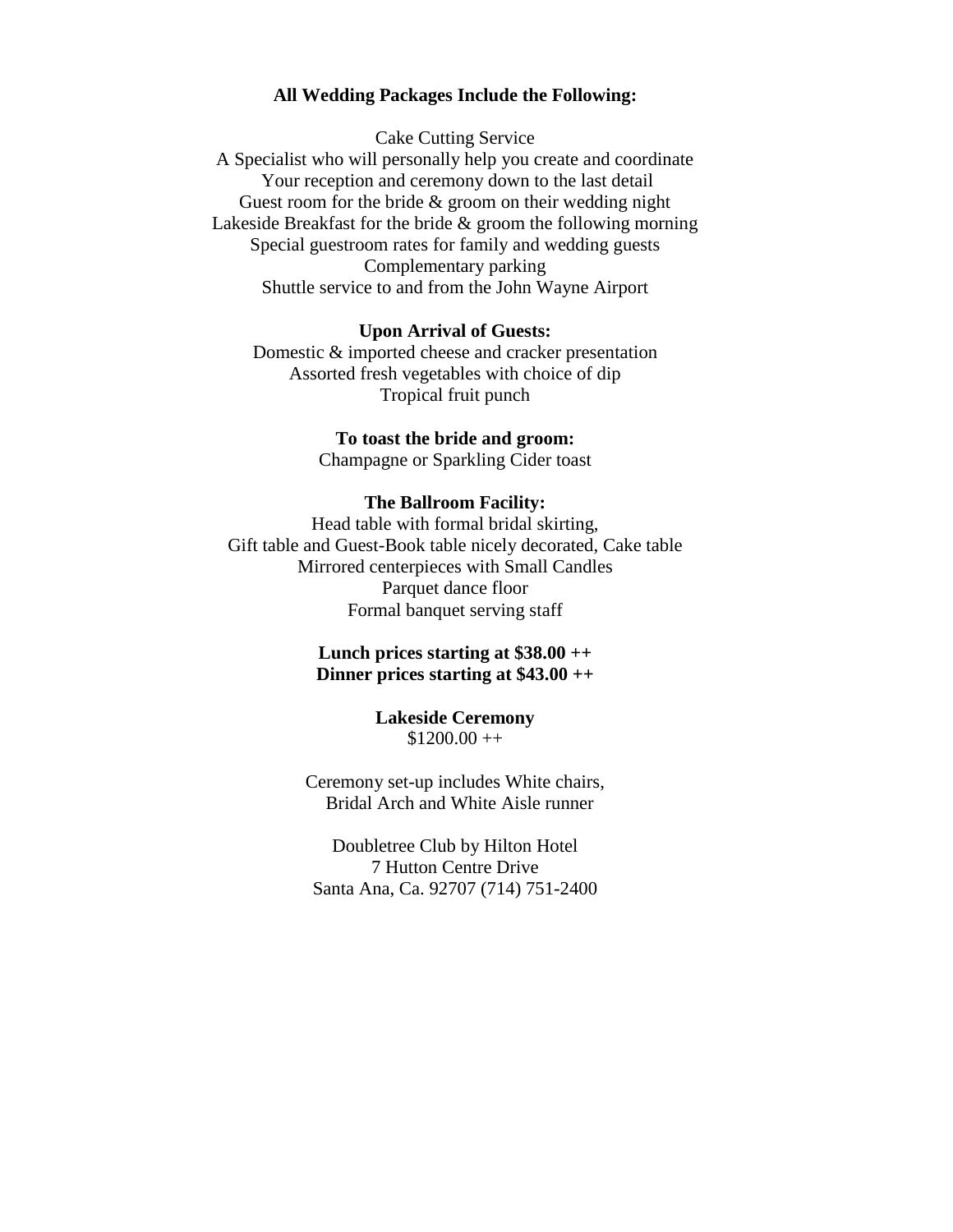### **Wedding Luncheon**

All entrees are served with chef's selection of fresh seasonal medley of vegetables, dinner rolls & Butter freshly brewed coffee, decaffeinated coffee, hot herbal tea and iced tea

#### **Salad**

## Mixed Greens Fresh Seasonal Greens, Tomatoes, Cucumbers & Carrots Served with Ranch Dressing or Balsamic Vinaigrette Or Caesar Salad

Romaine with Toasted Croutons Shredded & Grated Parmesan Cheese in a Creamy Caesar Dressing

## **Entrees**

#### Choice of One

Split Entrée is Available at Additional \$3.00 per Guest

| Top Sirloin<br>Charbroiled Sirloin Steak Served with Porcini Mushroom sauce<br>Served with Roasted Garlic Mashed Potatoes   | \$42.00 |
|-----------------------------------------------------------------------------------------------------------------------------|---------|
| Javi-Cut Filet Mignon<br>Charbroiled with Rosemary and Sweet Onion Marmalade<br><b>Served with Parsley Roasted Potatoes</b> | \$43.00 |
| Scallop & Shrimp Primavera<br>Sautéed Sea Scallops & Shrimp Tossed with Creamy Clam Sauce<br>Served over Fettuccini Pasta   | \$43.00 |
| <b>Halibut Avalon</b><br>Served on a Bed of Spinach and Wild Mushrooms with<br>Saffron/Lemon sauce Served with Wild Rice    | \$40.00 |
| Grilled Champagne Salmon<br>Grilled with Champagne Sauce Served with Wild Rice                                              | \$38.00 |
| Chicken Piccata<br>Sautéed with White Wine, Fresh Lemon Juice, Capers & Whole<br>Butter Sauce Served with Wild Rice         | \$37.00 |

**All Food & Beverage Functions are Subject to a 21% Taxable Service Charge and Applicable Sales Tax Prices are Subject to Change – A (72) Hour Guarantee is required**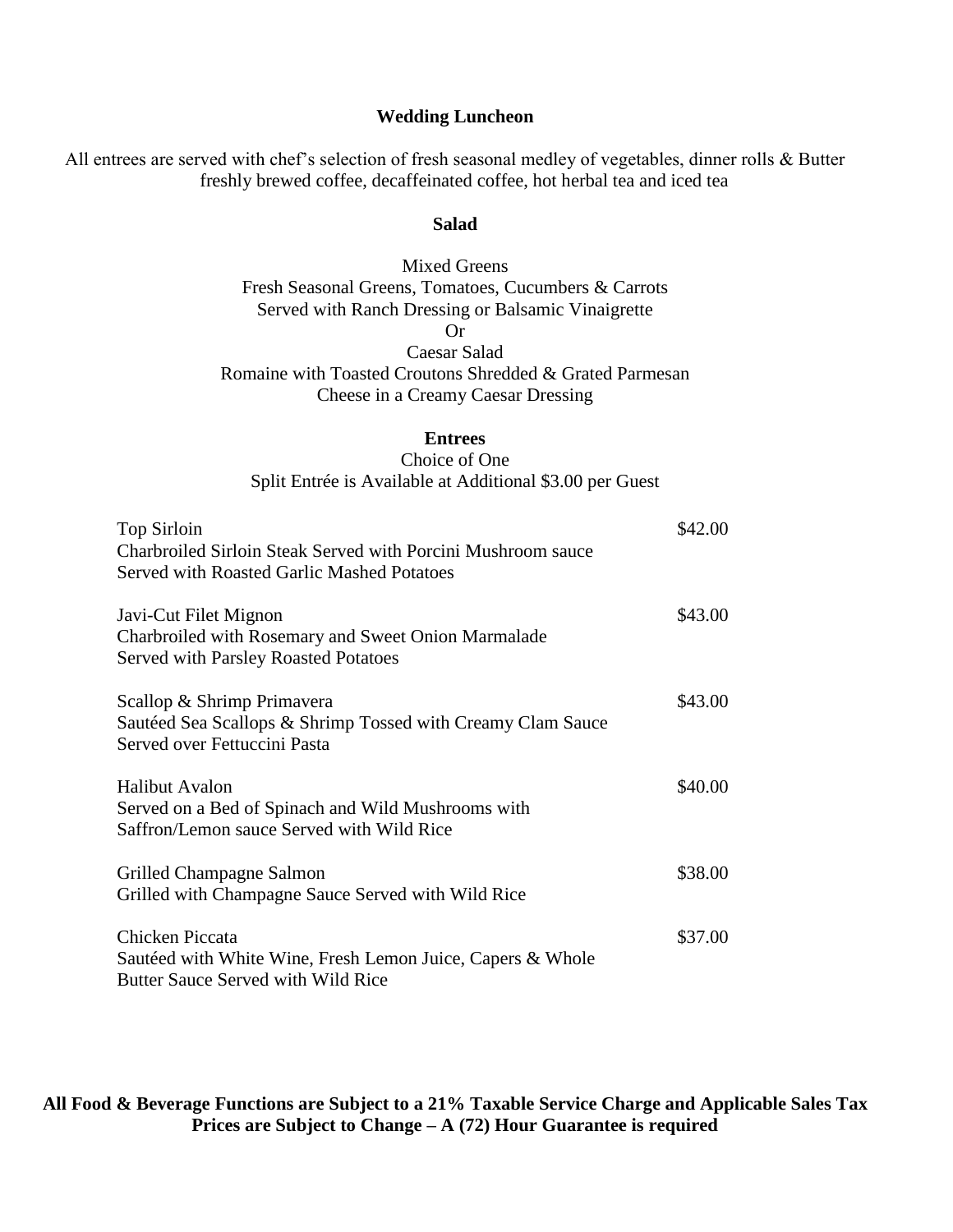#### **Wedding Dinner**

All Entrees are served with Chef's Selection of Fresh Seasonal Medley of Vegetables, Dinner Rolls & Butter, Fresh Brewed Coffee, Decaffeinated Coffee, Hotel Herbal Tea and Iced Tea

#### **Salad**

Mixed Greens Fresh Seasonal Greens, Tomatoes, Cucumbers & Carrots Served with Ranch Dressing or Balsamic Vinaigrette Or

Caesar Salad Romaine with Toasted Croutons Shredded & Grated Parmesan Cheese in a Creamy Caesar Dressing

#### **Entrees**

Choice of One Duel Entrée is Available at an Additional \$3.00 per guest

| Mignon and Tiger Shrimp<br>USDA Choice Beef Cooked to Your Liking Topped with Sautéed<br>Shrimp and Mushrooms Presented with Parsley Potatoes & Green Beans<br>Red Wine Demi-Glaze Sauce | \$50.00 |
|------------------------------------------------------------------------------------------------------------------------------------------------------------------------------------------|---------|
| Prime Rib of Beef                                                                                                                                                                        | \$49.00 |
| Served with Horseradish Cream and Garlic Roasted Baby Red Potatoes                                                                                                                       |         |
| <b>Baked Halibut</b>                                                                                                                                                                     | \$47.00 |
| Northern Halibut Steak Baked in Wine Sauce Presented with Seasonal                                                                                                                       |         |
| Vegetables Medley and Roasted Garlic Mashed Potatoes                                                                                                                                     |         |
| Chicken Florentine                                                                                                                                                                       | \$45.00 |
| Tender Breast of Chicken Stuffed with spinach, Ricotta Cheese, Oregano                                                                                                                   |         |
| <b>And Roasted Garlic Sauce</b>                                                                                                                                                          |         |
| Presented with wild rice & Seasonal vegetable Medley                                                                                                                                     |         |
| Grilled Chicken Marsala                                                                                                                                                                  | \$43.00 |
| Marinated Breast of Chicken, Grilled with Wild Mushroom Marsala sauce<br>And Presented with Oven Roasted Potatoes and Green Beans                                                        |         |

All food & beverage functions are subject to a 21% service charge and applicable sales tax Prices are subject to change  $- A$  (72) hour guarantee is required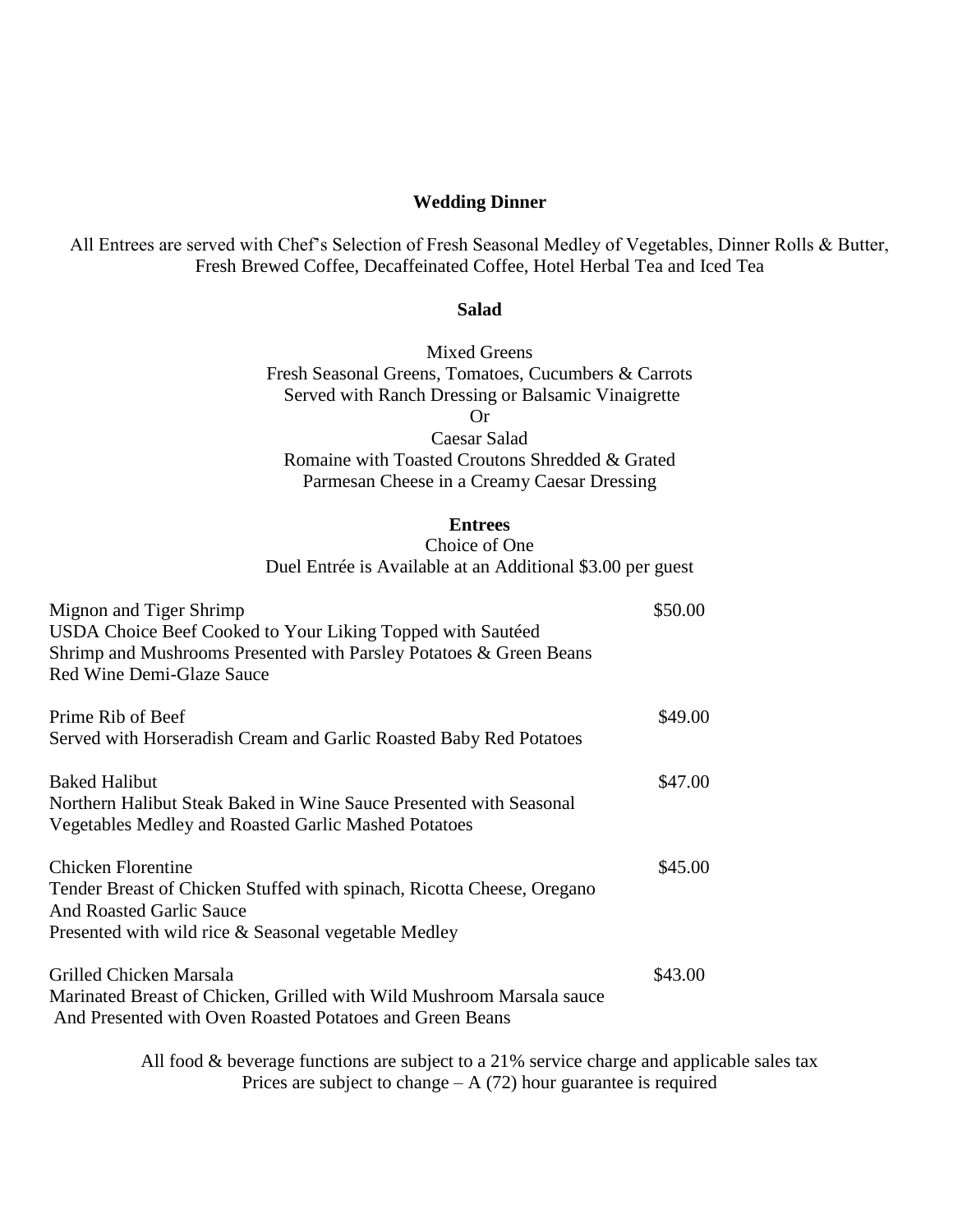#### **The Newport Buffet**

As with our Plated Packages, The Buffet Packages Includes a Welcome Hors D'oeuvres Reception & Champagne Toast Designed for a minimum of 30 guests

**Salad** 

Selection of Two

Tender Leafs of Spinach Salad Classic Caesar salad Baby Greens Salad Fresh Wild Mushrooms Salad

**Pasta Station**

Two Pastas and Selected Sauces with Choice of Peppers, Onions, Mushrooms, Fresh Vegetables, Crushed Chilies and Shaved Parmesan Cheese

### **Entrée Station**

Selection of Three

Roasted Prime Rib of Beef (Carved at Buffet) Braised Breast of Turkey with Shallot sauce (Carved at Buffet) Charbroiled Salmon Filet Jardinière (Carved at Buffet) Baked Halibut Topped with Leeks in a Lobster Sauce Chicken Stuffed with Roasted Garlic, Leeks, and Feta Cheese Sautéed Chicken Piccata Baked Salmon with Caramelized Onions

**Includes:** Chef's Choice of Fresh Vegetables, Red potatoes or Wild Rice Warm Dinner rolls & Butter Freshly Brewed Coffee, Decaffeinated Coffee, Hot Tea & Iced Tea

**\$52.00 per Guest**

**All food & beverage functions are subject to a 21% taxable service charge and applicable sales tax Prices are subject to change- A (72) hour guarantee is required**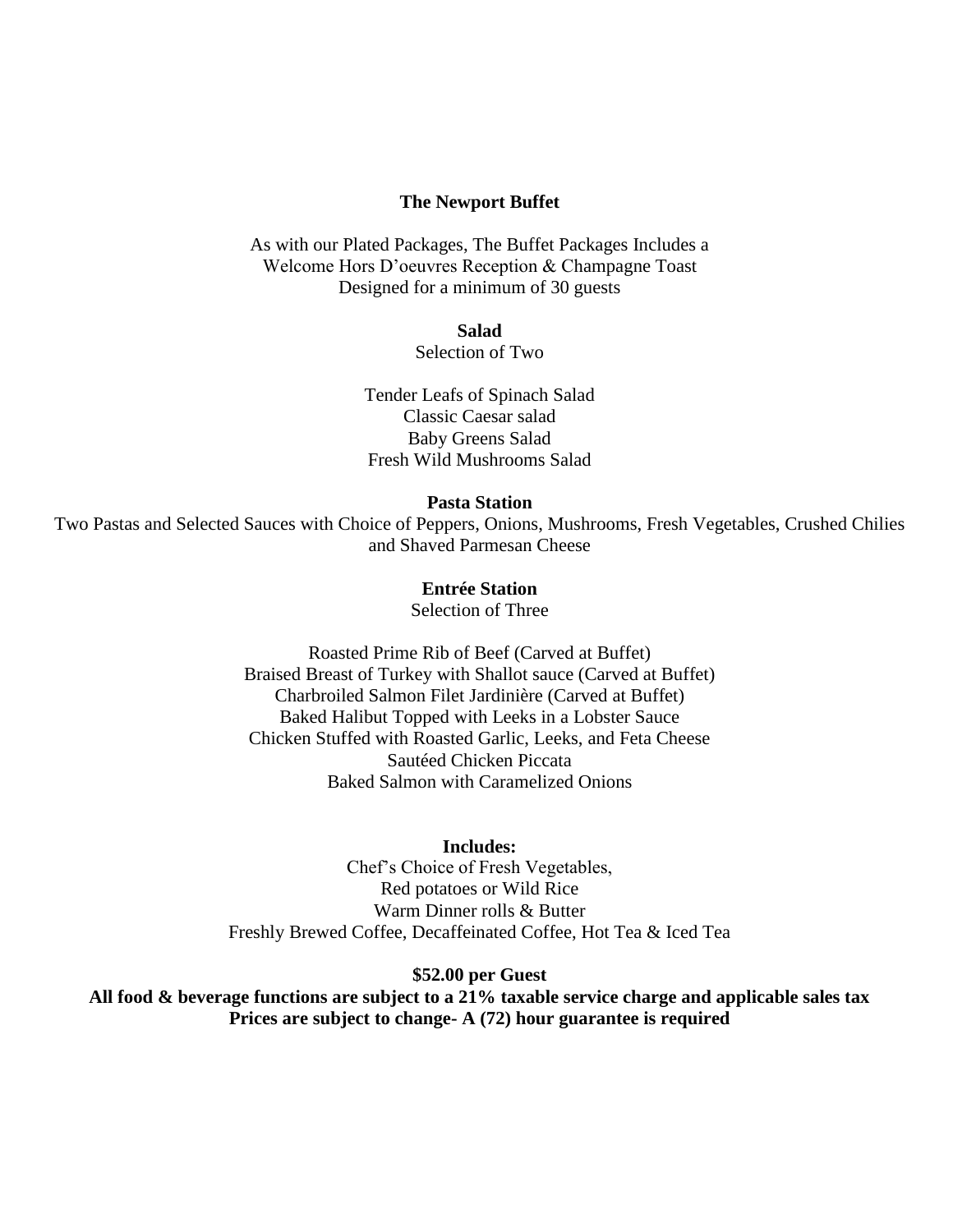#### **The Lakeside Buffet**

Designed for a Minimum of 50 Guests As with our plated Package, the Buffet Packages Includes A Welcome Hors D'oeuvres Reception & Champagne Toast

**Salad**

Selection of Two

Tender Leafs of Spinach salad Classic Caesar Salad Baby Greens Salad Fresh Wild Mushrooms Salad

**Entrée Station** Selection of Two Entrees

Marinated Beef Tenderloin with Wild Mushroom Sauce Poached Salmon with Shallot Chardonnay Sauce Roasted Pork Loin with Dijon Sauce Chicken Breast Marsala with Wild Mushrooms sauce Honey Glazed Ham (Carved at Buffet) Italian Zesty Turkey Breast (Carved at Buffet) Marinated Beef Tri-Tip (Carved at Buffet)

**Includes:**

Chef's Choice of Fresh Vegetables, Red Potatoes or Wild Rice Warm Dinner Rolls & Butter Freshly Brewed Coffee, Decaffeinated Coffee, Hot Tea & Iced Tea

**\$48.00 Per Guest All food & beverage functions are subject to a 21% taxable service Charge and applicable sales tax**

**Prices are subject to charge- A (72) hour guarantee is required**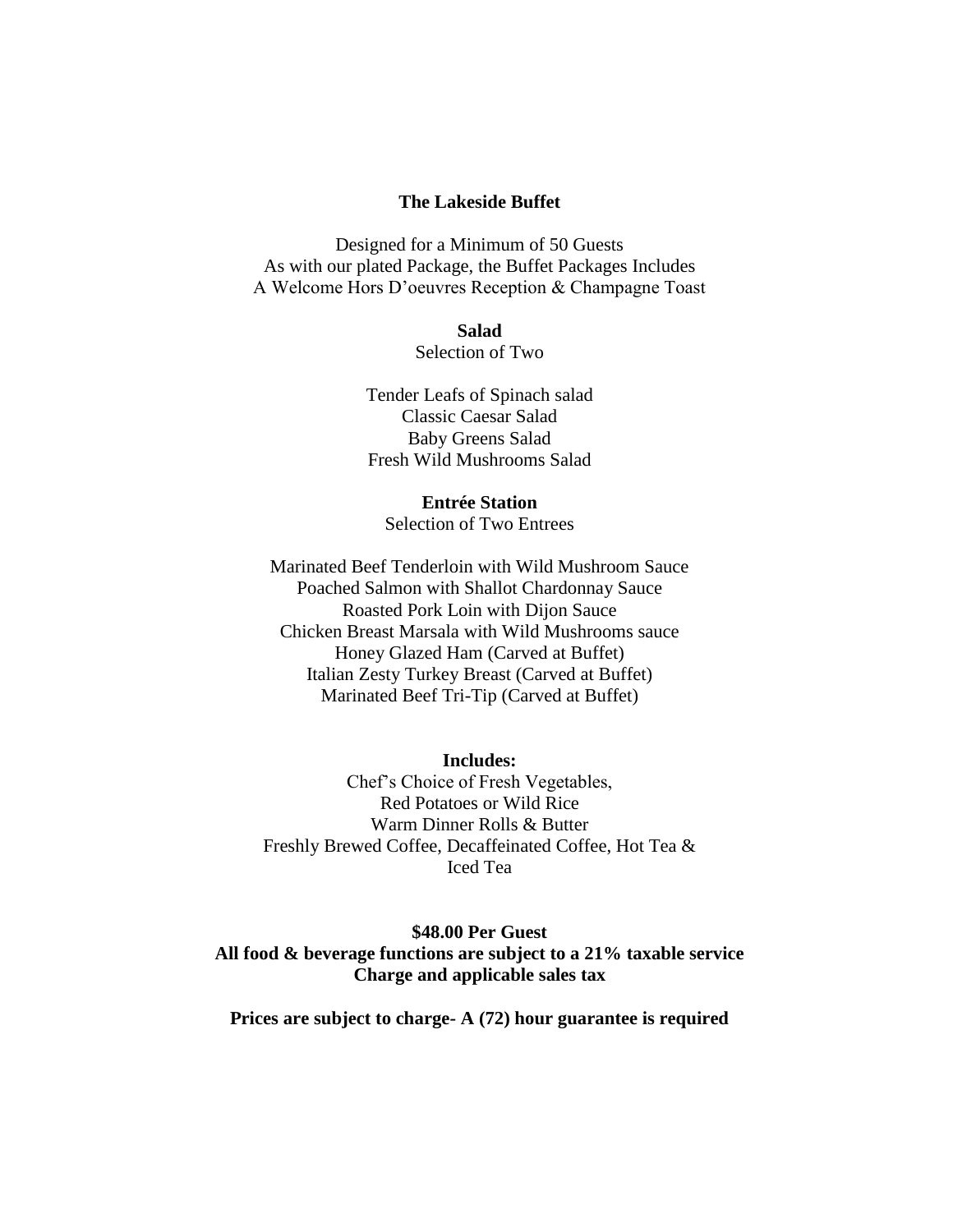## **For the Little Wrangler's**

10 Years and Under Please! \$16.00 Per Guest

Includes! Your Choice of Fresh Fruit, Onion Rings or French Fries.

Chicken Fingers

Grilled Cheese Sandwich

Chicken Quesadilla

Cheese Burger

Spaghetti with Meat Sauce and Garlic Bread

Cold Sandwich Choice of Ham or Turkey with a Cup of Soup

Vanilla or Chocolate Ice Cream with Doubletree Chocolate Chip Cookie Add \$2.00

**All food & beverage functions are subject to a 21% taxable service charge and applicable sales tax Prices are subject to charge – A (72) hour guarantee is required**